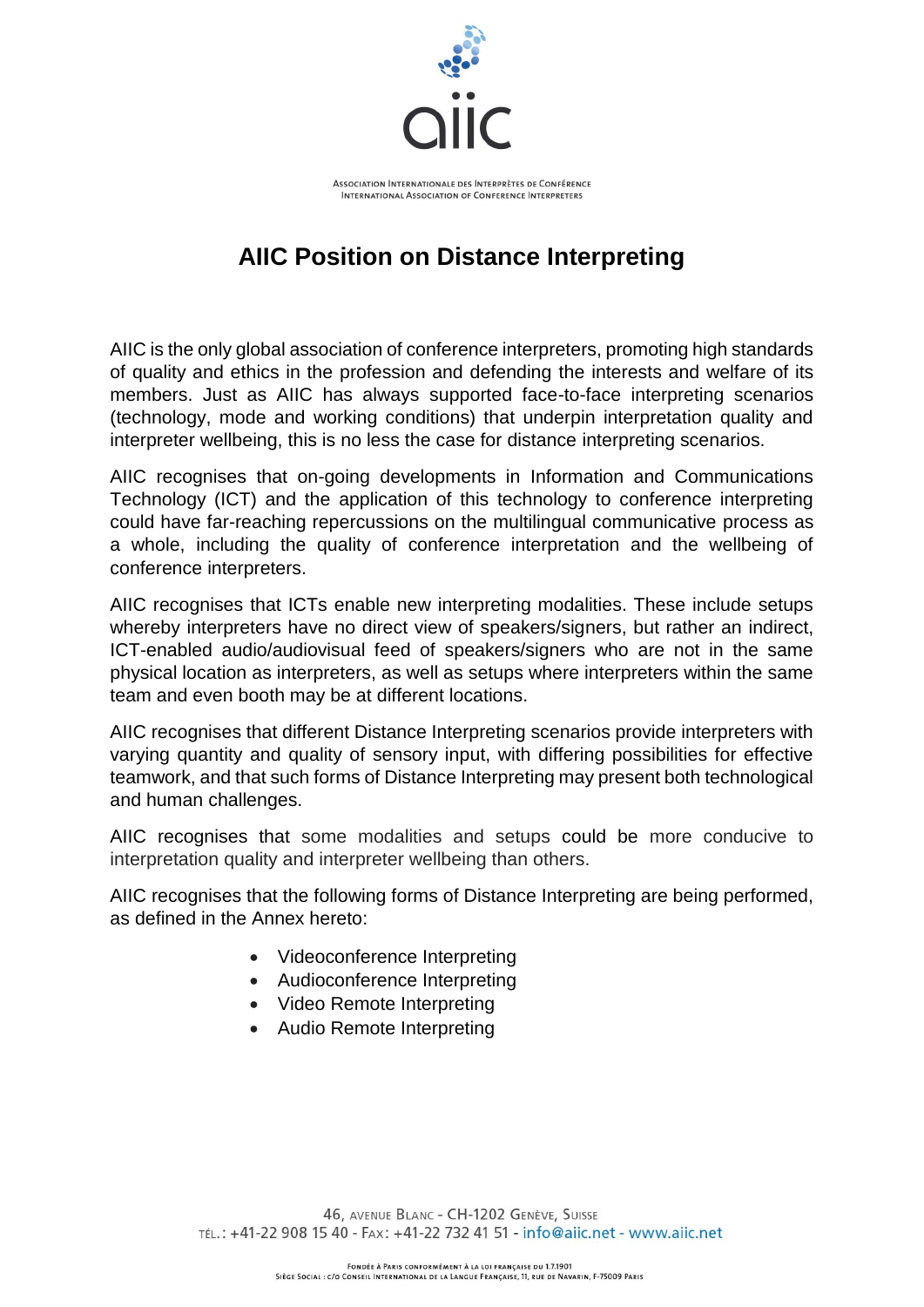

AIIC recognises the importance of all ISO standards relating to conference interpreting, interpreting equipment and sound and image input to interpreters, and that all Distance Interpreting modalities must meet the applicable requirements of those standards, as well as the Association's own technical specifications.

AIIC has developed working conditions for conference interpreters working on-site in face-to-face interactions.

AIIC recognizes that Distance Interpreting modalities are perceived by conference interpreters as fundamentally different and, as such, require clearly defined working conditions adapted to each specific modality.

AIIC recognises that said working conditions for Distance Interpreting modalities must be based on independent and objective research.

Consequently, AIIC, through its Task Force on Distance Interpreting, is committed to sparing no effort in developing and adopting evidence-based working conditions that provide for both quality of interpretation and interpreter wellbeing, through the systematic and methodical testing of Distance Interpreting modalities in real work environments.